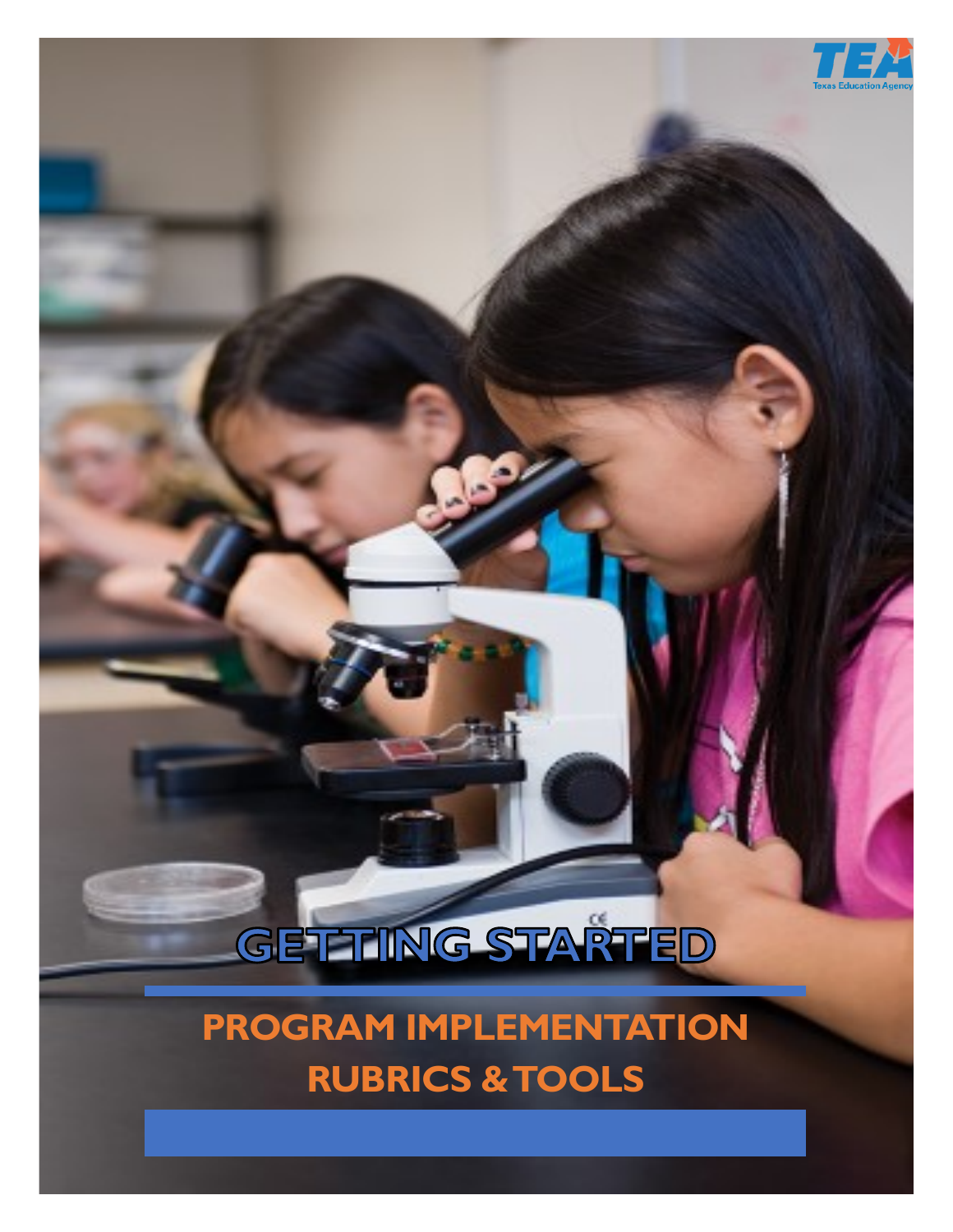



# <span id="page-1-1"></span><span id="page-1-0"></span>**TABLE OF CONTENTS**

### **[Overview](#page-2-0)**

| Organization: Transitional Bilingual  6 |
|-----------------------------------------|
| <b>Preparation</b>                      |
| Strategic Planning & Team Development 7 |
|                                         |
| <b>Process</b>                          |
| Program Evaluation Steps 10             |
| Action Plan Development  12             |
| Individual Responsibility  12           |
| Implementation                          |
|                                         |
|                                         |
| <b>FAQs</b>                             |
|                                         |
|                                         |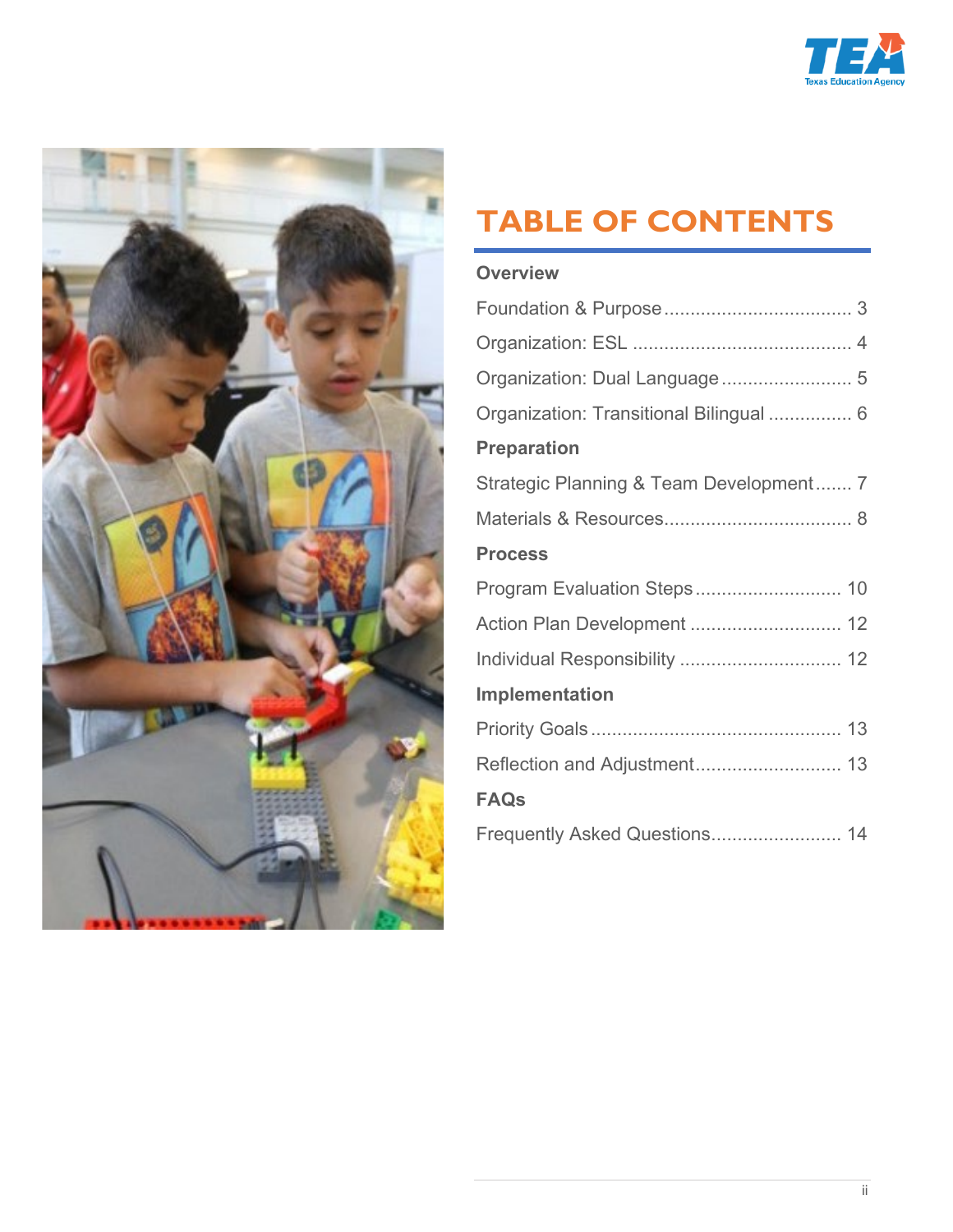

# <span id="page-2-0"></span>**FOUNDATION & PURPOSE**

**What are the required programs for English learners (ELs) in Texas?** 



*\*Elementary = PK through 5th grade (or through 6th grade if clustered with elementary)* 

### **Why were program implementation rubrics developed?**

Beyond bilingual education and English as a second language (ESL) program model descriptions, as outlined in Texas Administrative Code (TAC) Chapter 89.1210, there has been a need for districts (including all Local Education Agencies/LEAs such as districts, charters, and districts of innovation) to have clear guidance on how not only to meet state requirements but how to enhance and expand the effectiveness of programs for English learners. The Commissioner's Initiative for Dual Language Immersion (DLI) and Sheltered Instruction in ESL Programs was the catalyst for initial rubric development for DLI and ESL programs and commenced pilot projects with thirty-four districts across Texas. The pilot projects provided the feedback for rubric revisions and further resource development and laid the foundation for rubric development for transitional bilingual education (TBE) programs.

### **What is the purpose of the program implementation rubrics?**

The *program implementation rubrics* provide districts and campuses with a tool for self-evaluation of their bilingual education (dual language immersion or transitional bilingual) and/or ESL program effectiveness. The rubrics and associated *scoring tools* are intended for internal use in order to determine next steps for development and improvement of program implementation at the campus and district level. Additionally, *stakeholder checklists* are provided to detail action items from the specific perspective of a teacher, campus administrator, and district administrator.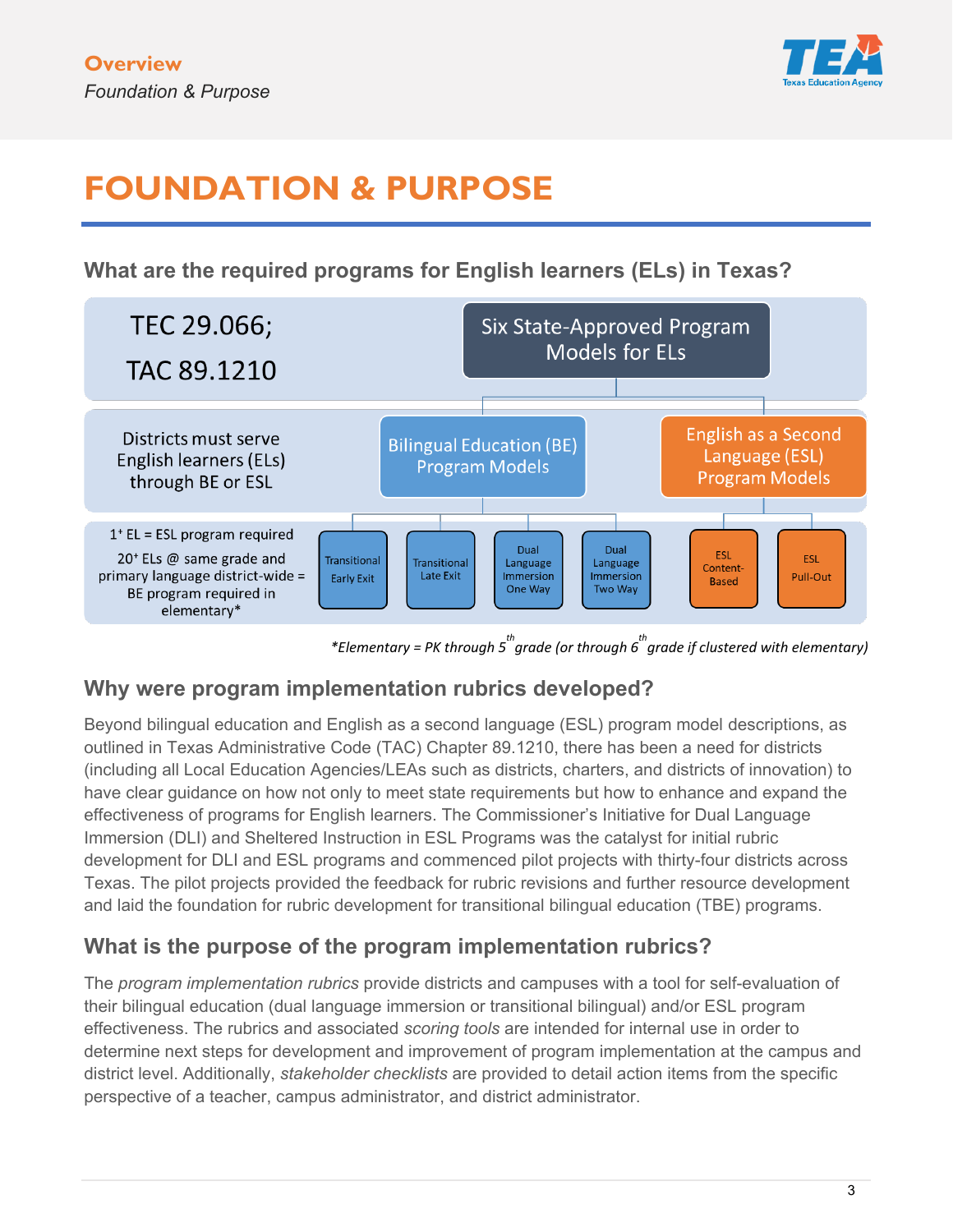

# <span id="page-3-0"></span>**ORGANIZATION:** ESL

### **Design**

All program implementation rubrics have the same five categories:

- Program Model Design
- Staffing and Professional Development
- Instructional Design: Lesson Planning and Curriculum
- Instructional Design: Methods and Resources
- Family and Community Engagement

Within each category, there are targeted components based on the type of program as shown below for **English as a second language (ESL) programs**.

| Program Model<br><b>Design</b>                                                                                                                        | Staffing and<br>Professional<br>Development                                                                                                                                          | <b>Instructional Design:</b><br>Lesson Planning and<br>Curriculum                                                                                                                                                             | <b>Instructional Design:</b><br>Methods and<br><b>Resources</b>                                                                                                                           | Family and<br>Community<br>Engagement                                                                                                                                         |
|-------------------------------------------------------------------------------------------------------------------------------------------------------|--------------------------------------------------------------------------------------------------------------------------------------------------------------------------------------|-------------------------------------------------------------------------------------------------------------------------------------------------------------------------------------------------------------------------------|-------------------------------------------------------------------------------------------------------------------------------------------------------------------------------------------|-------------------------------------------------------------------------------------------------------------------------------------------------------------------------------|
| • Teacher<br>Certification<br>• Program Language<br>Goals<br>• Program Content<br>Goals<br>• Instructional<br>Approach<br>• Differentiated<br>Support | • Recruitment &<br>Retention<br>• Assignment<br>• General Education<br>Coordination<br>• Special Program<br>Coordination<br>• Teacher Training<br>• Professional<br>Development Plan | • Curriculum<br><b>Standards</b><br>• Lesson Objectives<br>• Language Usage<br>• Differentiated<br><b>Instruction &amp; Data</b><br>Analysis<br>• Classroom<br>Assessments<br>• State Assessments<br>& Progress<br>Monitoring | • Culturally<br>Responsive<br><b>Teaching</b><br>• Content-Based<br>Instruction<br>• Resources<br>• Sheltered Methods:<br>$\circ$ Communicated<br>$\circ$ Sequenced<br>$\circ$ Scaffolded | • Communication<br>• School Climate<br>• Parent Engagement<br><b>Activities</b><br>• Family Engagement<br><b>Activities</b><br>• Community<br>Engagement<br><b>Activities</b> |

### **Use**

In each component of each rubric category, the scale develops from left to right with each level building upon the previous level. The four levels are as follows:

- Below Basic Implementation
- Basic Implementation
- Enhanced Implementation
- Exemplary Implementation

The ESL program implementation rubric encompasses the ESL Pull-Out and ESL Content-Based models. Each category and component applies to both models, with specific indications of variance noted. For example, there are a few components in which an ESL Pull-Out model fulfills the Basic Implementation level, and an ESL Content-Based model fulfills the Enhanced Implementation level.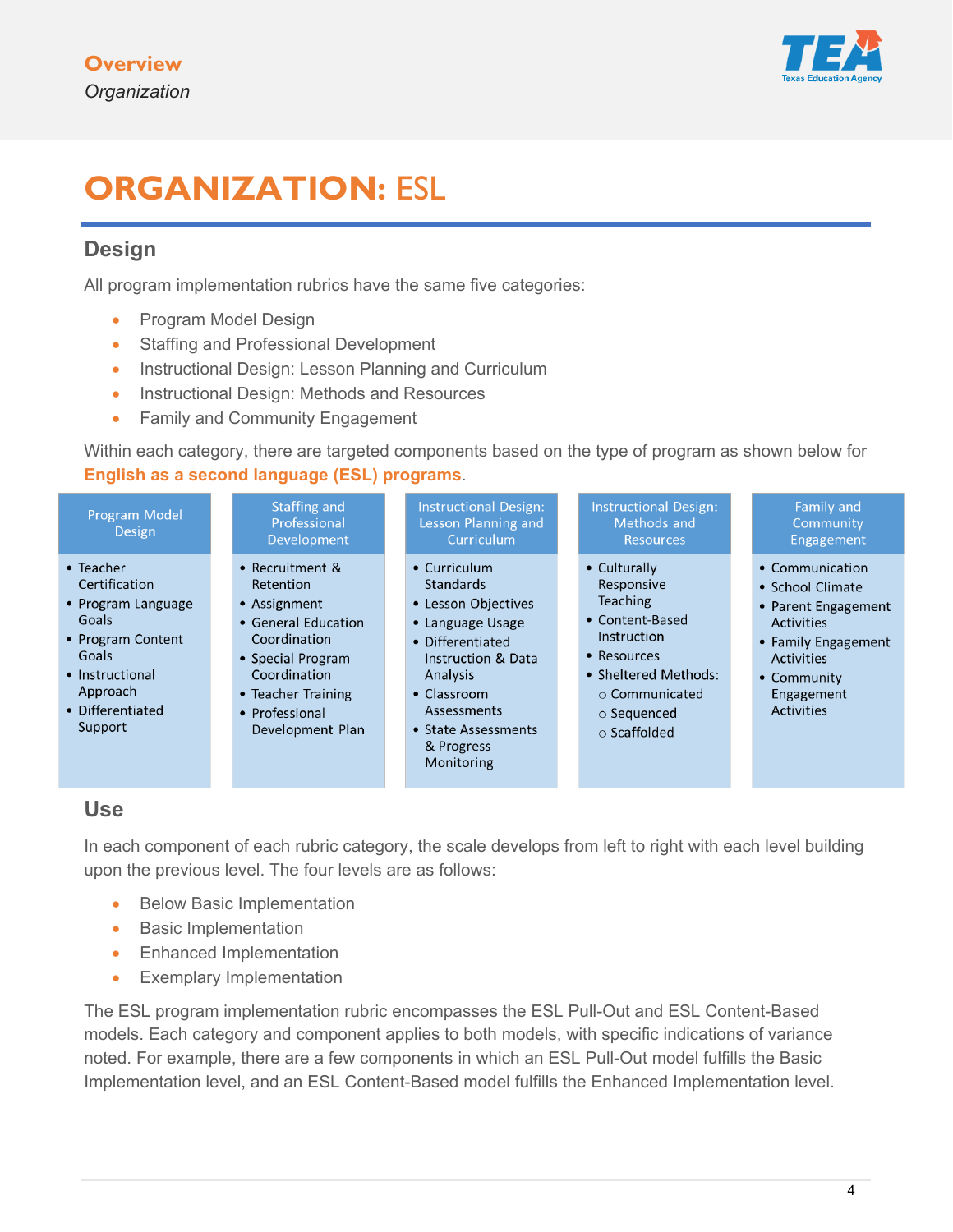

# <span id="page-4-0"></span>**ORGANIZATION: DUAL LANGUAGE**

### **Design**

All program implementation rubrics have the same five categories:

- Program Model Design
- Staffing and Professional Development
- Instructional Design: Lesson Planning and Curriculum
- Instructional Design: Methods and Resources
- Family and Community Engagement

Within each category, there are targeted components based on the type of program as shown below for **Dual Language Immersion (DLI) programs**.



### **Use**

In each component of each rubric category, the scale develops from left to right with each level building upon the previous level. The four levels are as follows:

- **Below Basic Implementation**
- Basic Implementation
- Enhanced Implementation
- Exemplary Implementation

The DLI program implementation rubric encompasses the DLI One-Way and DLI Two-Way models. Each category and component applies to both models, with specific indications of variance noted. For example, there are certain distinctions made to address aspects related to English learner and English proficient student participation.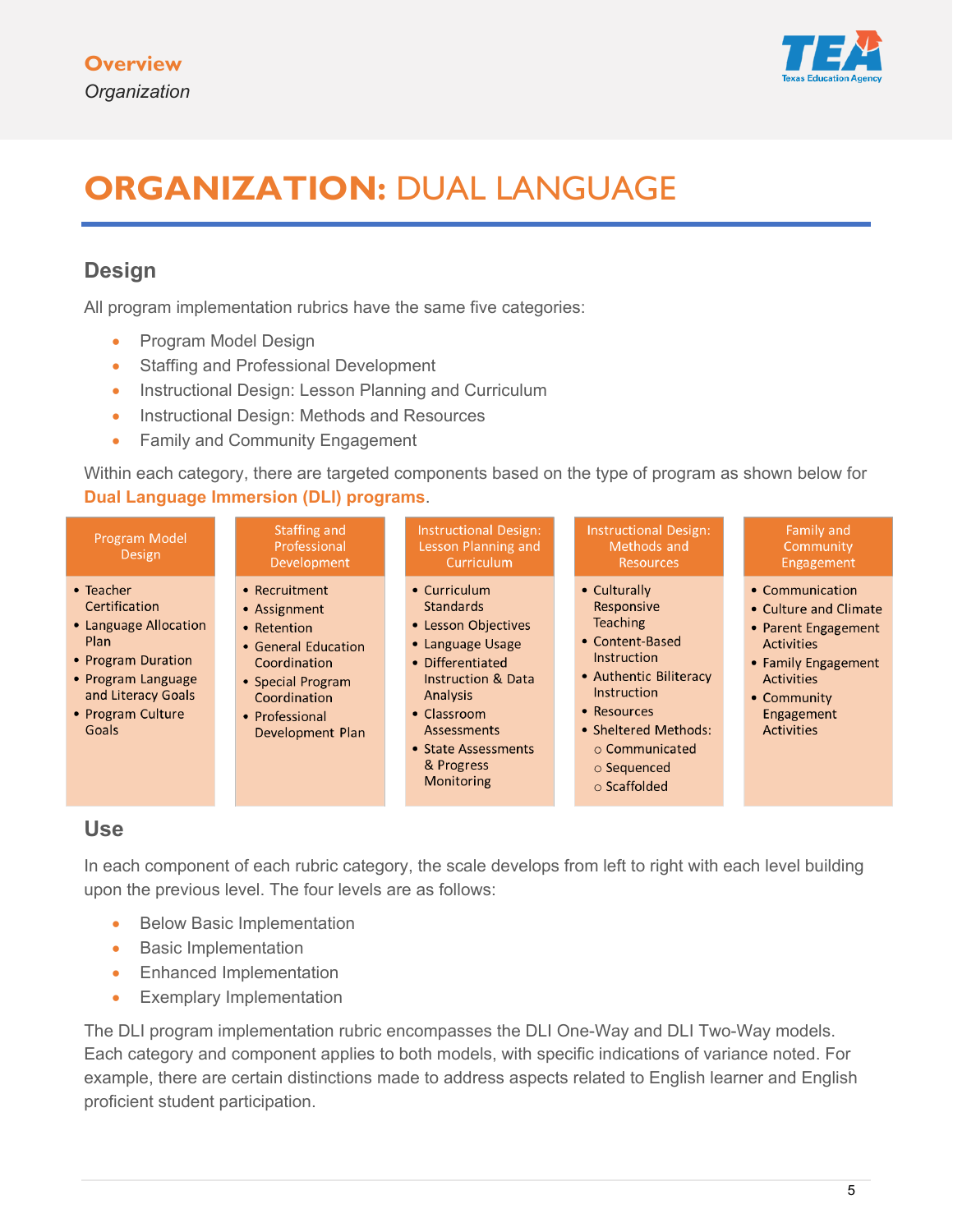

# <span id="page-5-0"></span>**ORGANIZATION: TRANSITIONAL BILINGUAL**

### **Design**

All program implementation rubrics have the same five categories:

- Program Model Design
- Staffing and Professional Development
- Instructional Design: Lesson Planning and Curriculum
- Instructional Design: Methods and Resources
- Family and Community Engagement

Within each category, there are targeted components based on the type of program as shown below for **Transitional Bilingual Education (TBE) programs**.

| <b>Program Model</b><br><b>Design</b>                                                                                                                  | <b>Staffing and</b><br>Professional<br>Development                                                                                                             | <b>Instructional Design:</b><br>Lesson Planning and<br>Curriculum                                                                                                                                                                            | <b>Instructional Design:</b><br>Methods and<br>Resources                                                                                                                                         | Family and<br>Community<br>Engagement                                                                                                                                       |
|--------------------------------------------------------------------------------------------------------------------------------------------------------|----------------------------------------------------------------------------------------------------------------------------------------------------------------|----------------------------------------------------------------------------------------------------------------------------------------------------------------------------------------------------------------------------------------------|--------------------------------------------------------------------------------------------------------------------------------------------------------------------------------------------------|-----------------------------------------------------------------------------------------------------------------------------------------------------------------------------|
| $\bullet$ Teacher<br>Certification<br>• Program Duration<br>• Language Transition<br>Plan<br>• Program Literacy<br>Goals<br>• Program Content<br>Goals | • Recruitment<br>• Assignment<br>• Retention<br>• General Education<br>Coordination<br>• Special Program<br>Coordination<br>• Professional<br>Development Plan | • Curriculum<br><b>Standards</b><br>• Lesson Objectives<br>• Language Usage<br>• Differentiated<br><b>Instruction &amp; Data</b><br>Analysis<br>$\bullet$ Classroom<br><b>Assessments</b><br>• State Assessments<br>& Progress<br>Monitoring | • Culturally<br>Responsive<br><b>Teaching</b><br>• Content-Based<br><b>Instruction</b><br>• Resources<br>• Sheltered Methods:<br>$\circ$ Communicated<br>$\circ$ Sequenced<br>$\circ$ Scaffolded | • Communication<br>• Culture and Climate<br>• Parent Engagement<br><b>Activities</b><br>• Family Engagement<br><b>Activities</b><br>• Community<br>Engagement<br>Activities |

### **Use**

In each component of each rubric category, the scale develops from left to right with each level building upon the previous level. The four levels are as follows:

- Below Basic Implementation
- Basic Implementation
- Enhanced Implementation
- Exemplary Implementation

The TBE program implementation rubric encompasses the TBE Early Exit and TBE Late Exit models. Each category and component applies to both models, with specific indications of variance noted. For example, there are a few components in which a TBE Early Exit model fulfills the Basic Implementation level, and a TBE Late Exit model fulfills the Enhanced Implementation level.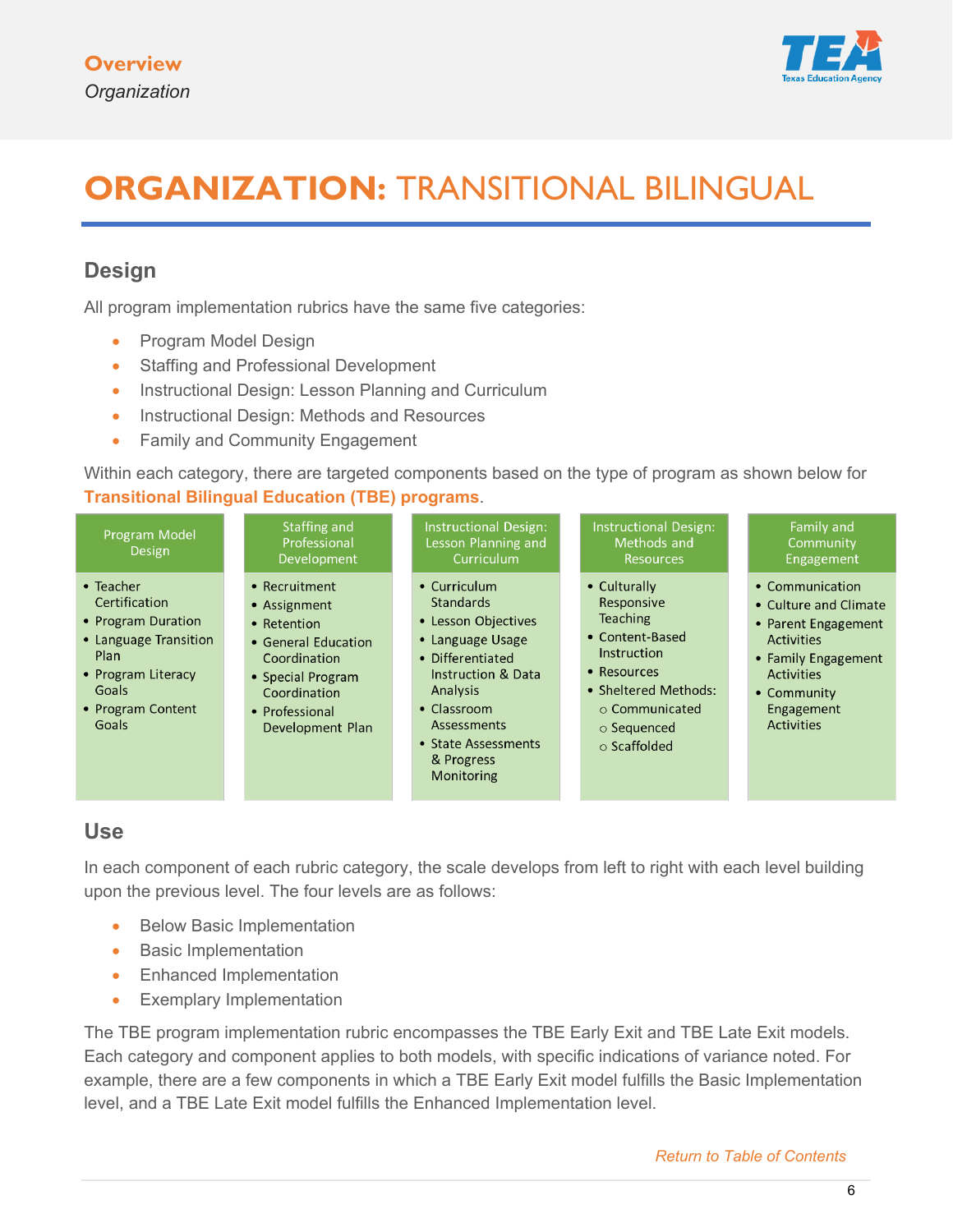

# <span id="page-6-0"></span>**STRATEGIC PLANNING & TEAM DEVELOPMENT**

### **Planning Considerations**

#### **Campus or District**

The program implementation rubrics can be utilized at the campus and district levels to evaluate the degree of implementation and program effectiveness. However, as the rubrics demonstrate, alignment between the campus and district levels is essential to program success. Therefore, it would be most effective for campus and district personnel to collaborate on the process of evaluating program implementation.

#### **Bilingual Education or ESL Program**

When a district has both an ESL program and a bilingual education program (dual language immersion or transitional bilingual), the district will need to determine whether to prioritize one program at a time or work to evaluate both programs simultaneously. If the district chooses to evaluate both programs simultaneously, it may be beneficial to formulate two separate teams to focus on the unique components of each program to ensure a thorough review.

#### **All or Targeted Campuses**

Based on the size of the district, staffing, the English learner population, and other factors, the district may choose to begin evaluation of program implementation for all of its campuses or may target specific campuses in its initial review. For example, the district may choose to select one feeder pattern or all middle schools as a preliminary focus.

### **Program Evaluation Team**

Once the district has planned according to the considerations above and is ready to initiate the evaluation of its bilingual education and/or ESL program, it will be essential to formulate a team of stakeholders. This program evaluation team should bring a variety of areas of expertise and experience to the table, facilitate communication among areas of leadership and program divisions, and ensure accountability and investment in its decisions. The program evaluation team may include, but is not limited to

- district-based bilingual/ESL program leaders or other district leadership
- campus administrators or campus-based bilingual/ESL coordinators
- bilingual/ESL program teachers
- general education teachers of English learners
- instructional coaches/specialists that support bilingual/ESL programs or specific content areas
- human resources specialists
- counselors or TSDS PEIMS specialists
- parents of English learners, parent liaisons, or other community members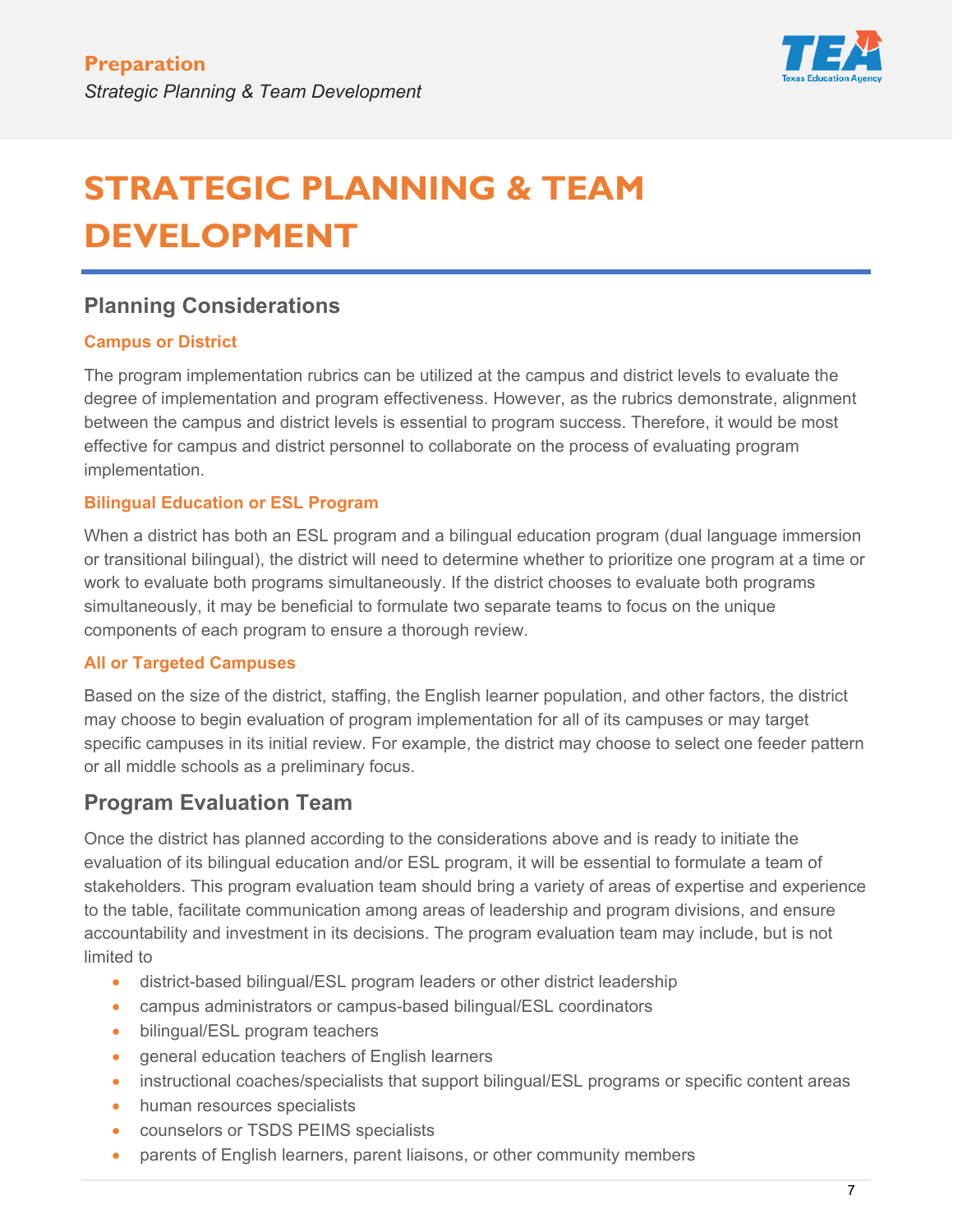

## **MATERIALS & RESOURCES**

### **Program Evaluation Materials**

Once the program evaluation planning considerations and team development have occurred, it is vital for all stakeholders to become familiar with the materials to be used and how they work together.

- **Program Implementation Rubric:** As described in the Organization sections above, the rubrics have five categories, each with multiple components. Throughout the rubrics, hyperlinks to outside resources, state rule citations, footnotes, and other rubric sections help to provide clarity and further explanation. Furthermore, research references and a glossary of acronyms used within the rubric are located at the end of the rubric document. Based on these features, it is recommended that the electronic version of the program implementation rubrics be utilized to fully access the clickable design.
- <span id="page-7-0"></span>• **Program Implementation Scoring Tool:** When conducting a program evaluation using the rubric, the scoring tool is used to quantify the level of implementation for each component of each category. The scoring tool matches the rubric in order to rate each component on a scale of 0 to 3 as indicated on the rubric, calculating a total score for each category. Additionally, the scoring tool provides space to list evidence as rationale for rated levels of implementation, as well as possible considerations for program improvement based on more incremental levels of implementation provided (as shown in the chart on the next page). This information will facilitate planning for next steps and actions needed to achieve long-term goals.
- **Stakeholder Checklists:** The program implementation rubrics provide the overall connection of classroom, campus, and district levels. They indicate how research attributes high effectiveness of program implementation to strong systematic programming that is aligned across all levels. The stakeholder checklists highlight the specific perspective of a teacher, campus administrator, and district administrator to provide succinct and targeted steps for each role to execute for overall program success.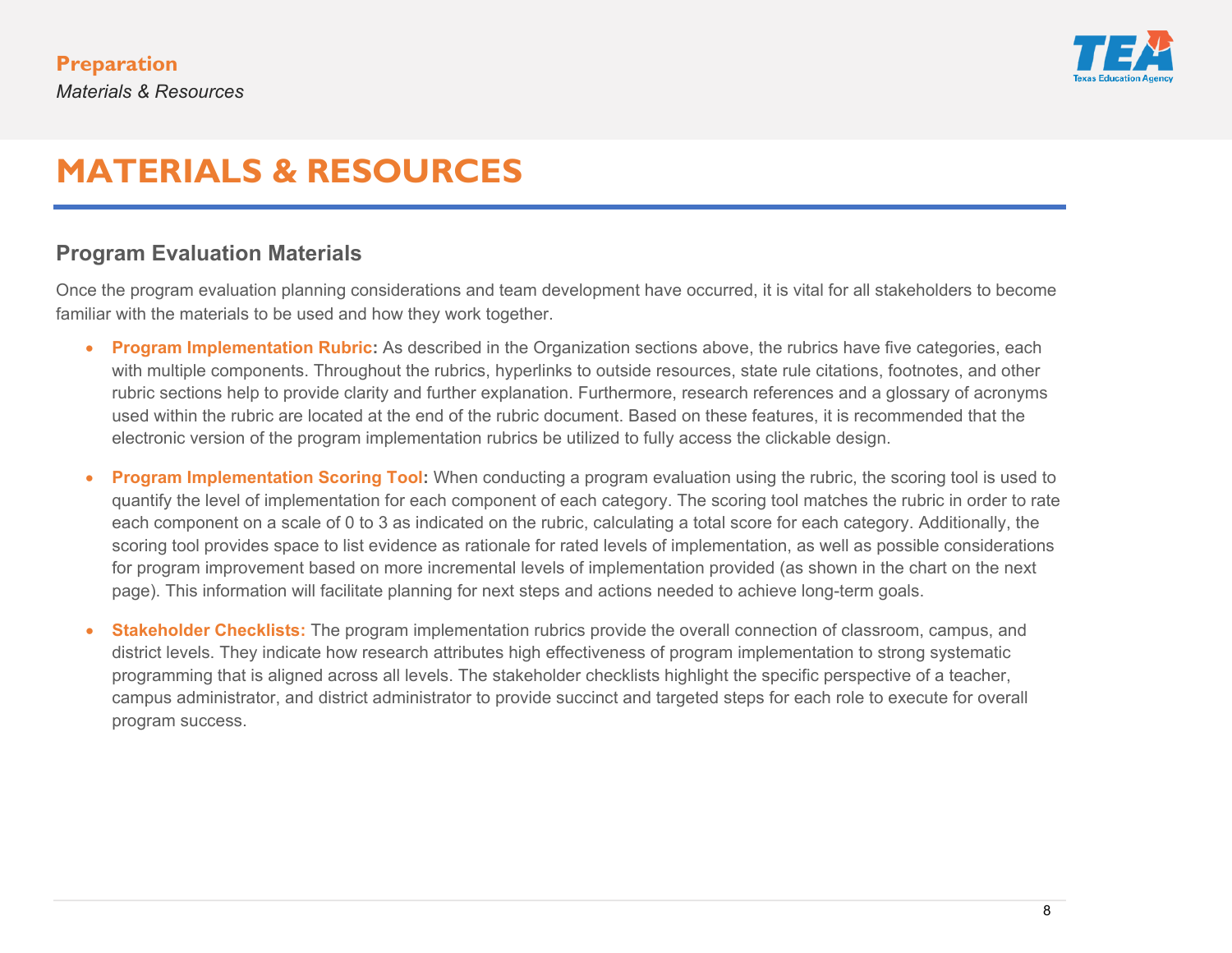

This chart outlines the incremental levels provided in the **Program Implementation Scoring Tool**. By adding additional levels within the scoring tool (as indicated in orange), districts can track progress as they move within the rubric levels (0-3).



### **Supplemental Resources**

The TEA English Learner Support Division is continuously developing additional resources and tools to facilitate training and use of programmatic elements. These include: Quick Guides, videos, templates, and examples needed to implement the components of the rubric for each category.

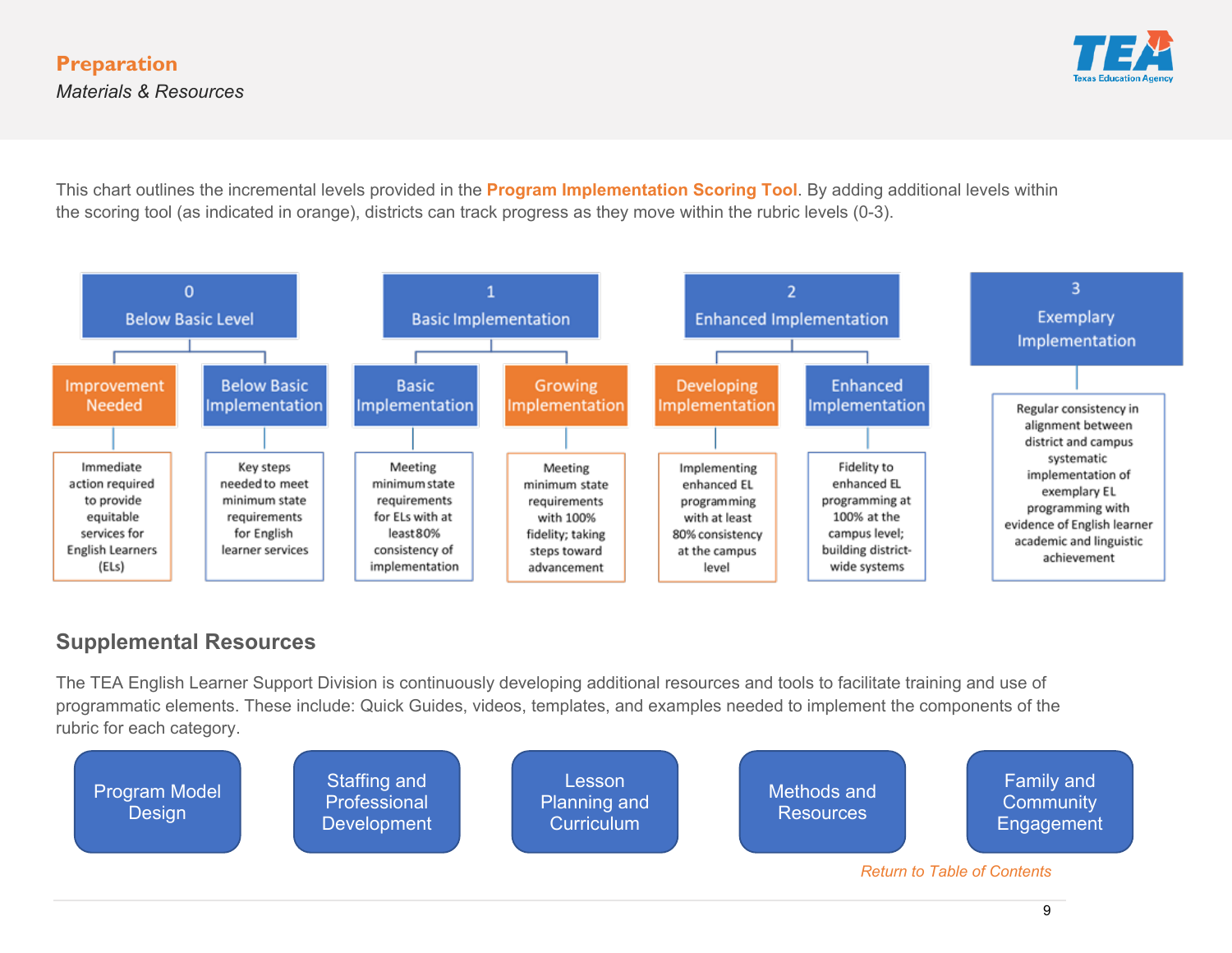

# <span id="page-9-0"></span>**PROGRAM EVALUATION STEPS**

It's time to begin! Once the program evaluation team has been formulated, the following steps are a recommended process for a district's self-evaluation using the rubric and associated materials.

- *1.* **Select and Train:** To ensure accountability, structure, and leadership, the program evaluation team should select a team lead who will coordinate meetings and facilitate the evaluation process. All team members should be trained to understand the purpose of the program evaluation process and the design and use of the rubric and associated materials.
- *2.* **Schedule:** Set a timeline for meeting as a team to address each category of the rubric as described in the steps below. Begin with Program Model Design and continue by following the order of categories as outlined in the rubric.
- *3.* **Preview:** Before the initial evaluation meeting, have each member of the team individually preview the first category of the rubric. As the team members preview, they will make preliminary notes on the scoring tool regarding their perspectives on each component's rating with evidence for justification to bring to the scheduled meeting.
- *4.* **Meet and Evaluate:** The program evaluation team meets to discuss the first category of the rubric, considering each individual's notes. As a team, decide upon one rating for each component to calculate the category's total score and to examine the considerations for next steps as listed on the scoring tool.

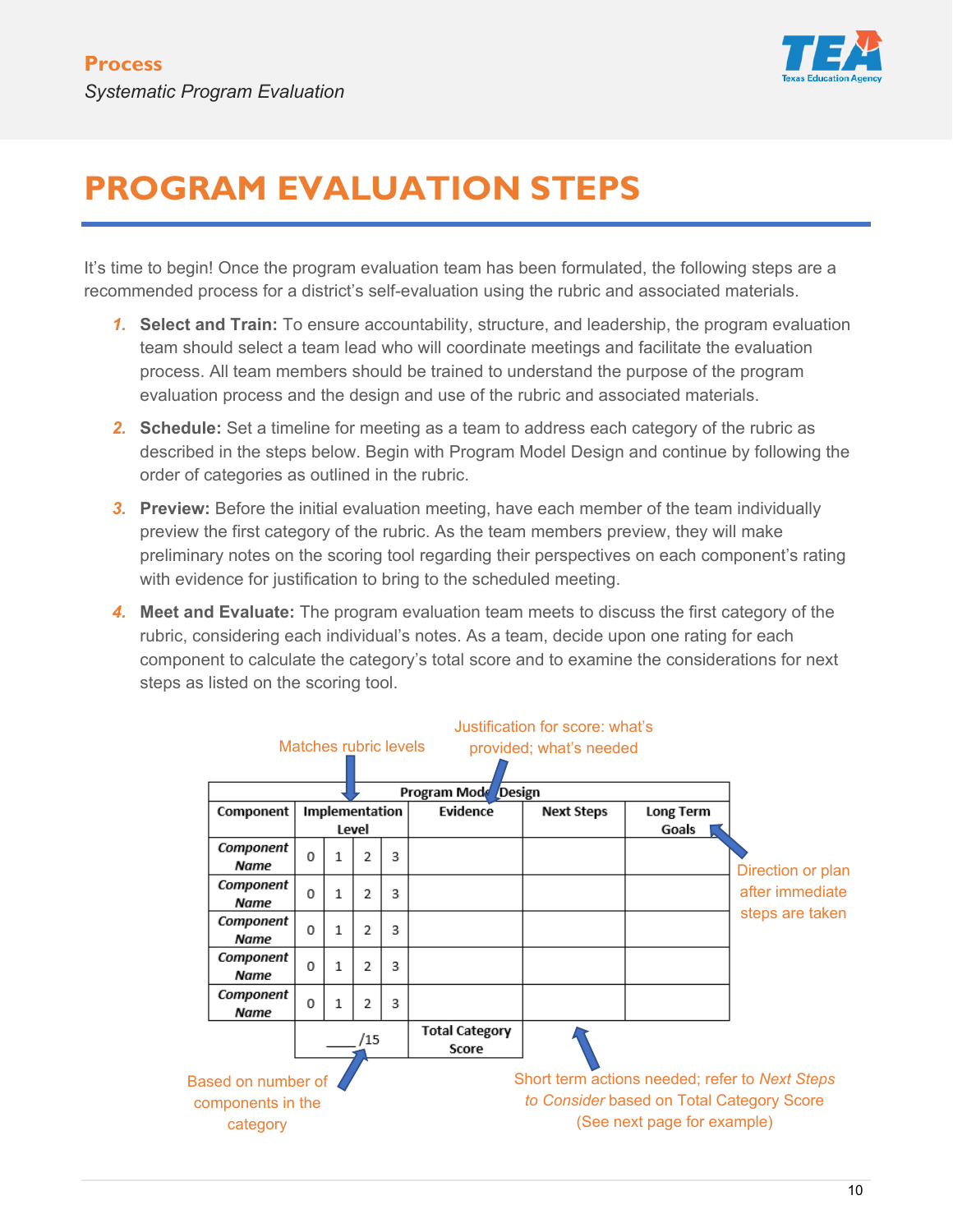#### **Process** *Systematic Program Evaluation*



| <b>Range of Total</b>                                                                                                                                                                                                                                    |                            |                             |                                                                                                                                                                                                                                                                                                                                                                                                                            | <b>ESL Program Model Design</b> |  |  |
|----------------------------------------------------------------------------------------------------------------------------------------------------------------------------------------------------------------------------------------------------------|----------------------------|-----------------------------|----------------------------------------------------------------------------------------------------------------------------------------------------------------------------------------------------------------------------------------------------------------------------------------------------------------------------------------------------------------------------------------------------------------------------|---------------------------------|--|--|
| <b>Category Score from</b>                                                                                                                                                                                                                               | Total<br>Category<br>Score | <b>Description</b>          | <b>Next Steps to Consider</b>                                                                                                                                                                                                                                                                                                                                                                                              |                                 |  |  |
| previous page of<br>scoring tool<br>Notice the additional<br>levels within the first<br>three rubric levels to<br>allow for districts to<br>demonstrate more<br>incremental growth<br>(as explained in the<br>chart on page 9 in<br><b>Materials</b> and | $0 - 2$                    | <b>Improvement Needed</b>   | Complete and submit the district's ESL Waiver application by November 1st as applicable<br>$\bullet$<br>Determine a plan for support of English learners<br>Provide all ELs with the English Language Proficiency Standards (ELPS) as an integral part of each subject area's<br>required curriculum                                                                                                                       |                                 |  |  |
|                                                                                                                                                                                                                                                          | $3 - 4$                    | Below Basic Implementation  | Provide training of teachers on second language acquisition and sheltered instruction<br>$\bullet$<br>Provide training and resources for teachers to prepare for the ESL certification exam<br>Set a timeline for meeting basic implementation level in all components of ESL program model design                                                                                                                         |                                 |  |  |
|                                                                                                                                                                                                                                                          | $5 - 6$                    | <b>Basic Implementation</b> | Complete and submit the district's ESL Waiver application by November 1st as applicable<br>Make a plan to increase school-wide training and resources for English learner support that monitors implementation<br>of training outcomes                                                                                                                                                                                     |                                 |  |  |
|                                                                                                                                                                                                                                                          | $7 - 8$                    | Growing Implementation      | Create campus-based systems for monitoring the implementation of ELPS and second language acquisition<br>instructional methods<br>Provide ESL certification preparation training opportunities and resources for teachers of ELs in all content areas<br>٠                                                                                                                                                                 |                                 |  |  |
|                                                                                                                                                                                                                                                          | $9 - 10$                   | Developing Implementation   | Complete and submit the district's ESL Waiver application by November 1st as applicable<br>$\bullet$<br>Consider ways to incentivize teachers and instructional leaders towards development of EL expertise<br>Make a plan to develop district-wide training and resources for English learner support among various campus and<br>$\bullet$<br>district level positions that monitors implementation of training outcomes |                                 |  |  |
|                                                                                                                                                                                                                                                          | $11 - 12$                  | Enhanced Implementation     | Build district-wide systems for analysis of EL progress related to program implementation goals                                                                                                                                                                                                                                                                                                                            |                                 |  |  |
|                                                                                                                                                                                                                                                          | $13 - 15$                  | Exemplary Implementation    | Formulate data analysis systems to pinpoint factors that have contributed to EL progress and success<br>$\bullet$<br>Consider ways to recognize teachers and instructional leaders that demonstrate effective implementation practices                                                                                                                                                                                     |                                 |  |  |
| Resources)                                                                                                                                                                                                                                               |                            |                             |                                                                                                                                                                                                                                                                                                                                                                                                                            |                                 |  |  |

*Meet and Evaluate Options to Consider:*

- *The program evaluation team may employ virtual methods for collaboration on rubric scoring, such as shared electronic folders, webinar formats, conference calls, etc.*
- *Additional input may be gathered from other stakeholders who are not participating in the evaluation team with simplified feedback tools, such as surveys, interviews, or collecting a SWOT Analysis on the rubric categories as explained in the graphic below.*



- *5.* **Repeat:** Complete the *Preview* (#3) and *Meet and Evaluate* (#4) steps again with the remaining rubric categories in sequence.
- *6.* **Summarize:** After all rubric categories have been evaluated and scored with the scoring tool, review all next steps listed on the team's scoring tool. Organize next steps into an Action Plan as explained in the next section.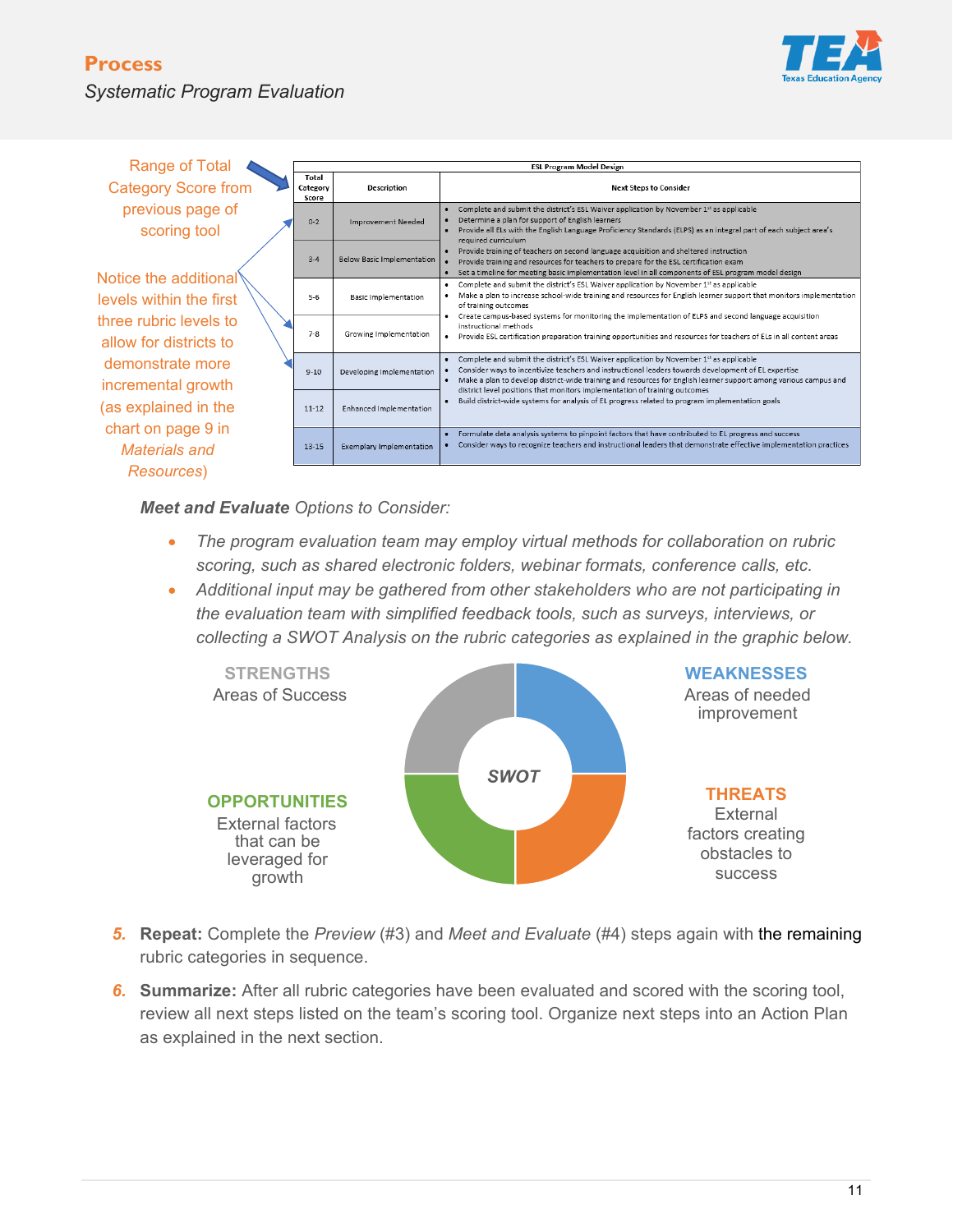

# <span id="page-11-0"></span>**ACTION PLAN DEVELOPMENT**

After the program evaluation steps have taken place, the program evaluation team will synthesize the next steps and long-term goals into an Action Plan by considering the following questions:

- Which next steps from various components and categories can be consolidated based on their relative impact?
- What are high priorities based on student needs and highest leverage actions?
- What additional stakeholders need to be involved?
- What is the timeline for setting this Action Plan and implementing changes within a 3- or 5- year plan to include immediate actions and long-term goals?
- What timely and pertinent information needs to be disseminated now to various stakeholders?
- How will the Action Plan be monitored over time?
- How will investment in the Action Plan be encouraged and incentivized?
- In what ways can this Action Plan be synchronized with other district improvement plans and initiatives?

# <span id="page-11-1"></span>**INDIVIDUAL RESPONSIBILITY**

In order to provide a means for various stakeholders to affect programmatic growth, the *Stakeholder Checklists* can be utilized to target individual action steps for classroom teachers, campus administrators, and district administrators. Using the checklists facilitates the coordination of efforts at every level to ensure fidelity of implementation.

Depending on staff size and structure, each stakeholder checklist may include various roles, such as:

- Teacher (bilingual or ESL teacher, general education content or elective teacher of ELs);
- Campus Administrator (principal or assistant principal, instructional specialist/coach, bilingual/ESL campus coordinator);
- District Administrator (bilingual/ESL coordinator/director, content/curriculum specialist, human resources specialist, professional development coordinator, superintendent or assistant superintendent).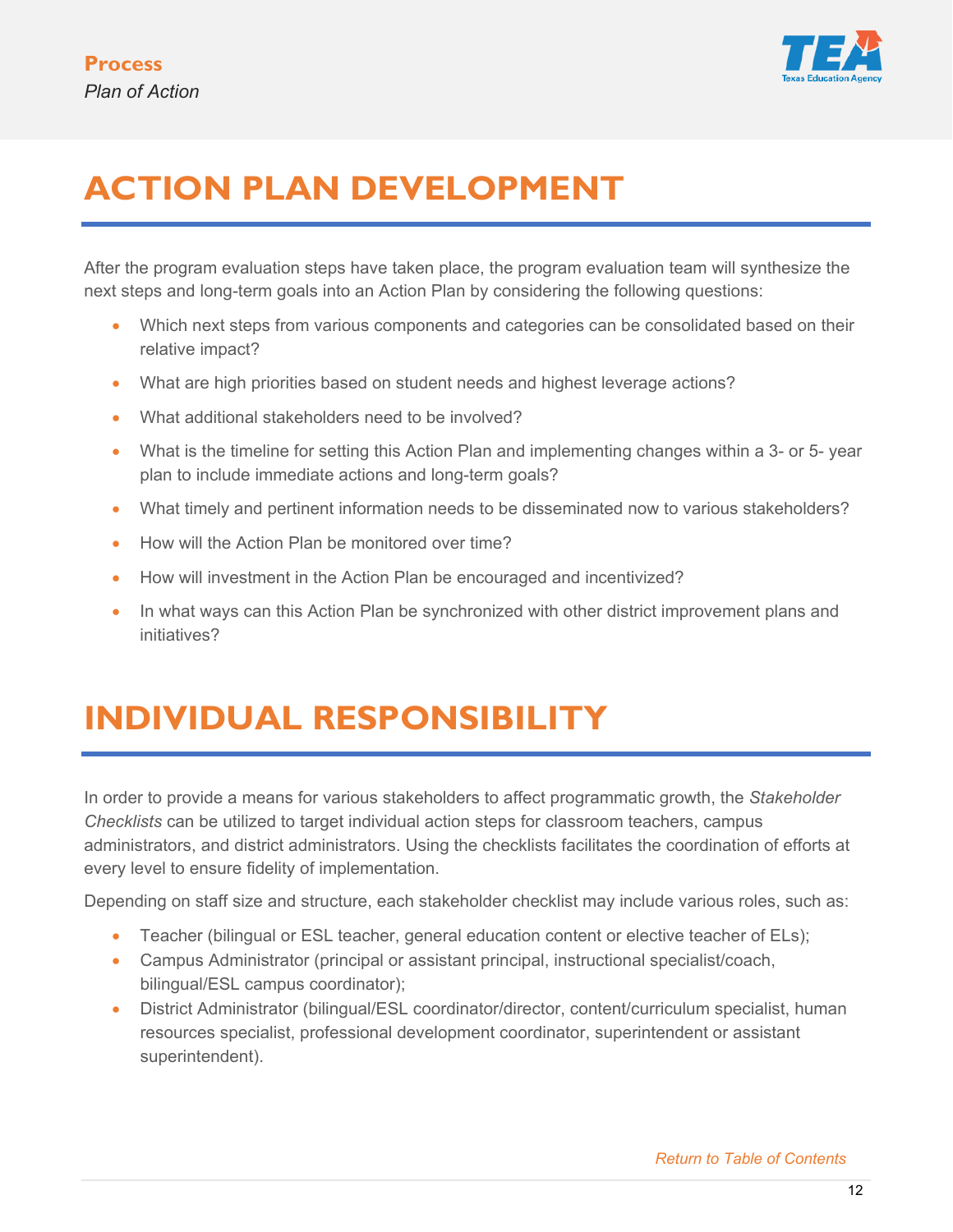

# <span id="page-12-0"></span>**PRIORITY GOALS**

From the Action Plan, the district will set priority goals to be implemented in the first year of the plan (or shorter timeframe, as appropriate).

- Start with a few priority goals and be mindful of the potential for lack of implementation when too many expectations are initiated at once.
- Plan for and clearly communicate how the priority goals will be executed at the classroom, campus, and district levels.
- Set monitoring checkpoints for progress on priority goals and communicate how progress monitoring data will be collected.

# <span id="page-12-1"></span>**REFLECTION AND ADJUSTMENT**

At each checkpoint for progress monitoring of priority goals,

- collect feedback from various stakeholders at the classroom, campus, and district levels;
- incorporate both quantitative (measurable) and qualitative (anecdotal) progress tracking data elements;
- meet as a program evaluation team to track progress; and
- adjust plans based on the needs of students and stakeholders, while staying aligned to priority and long-term goals.